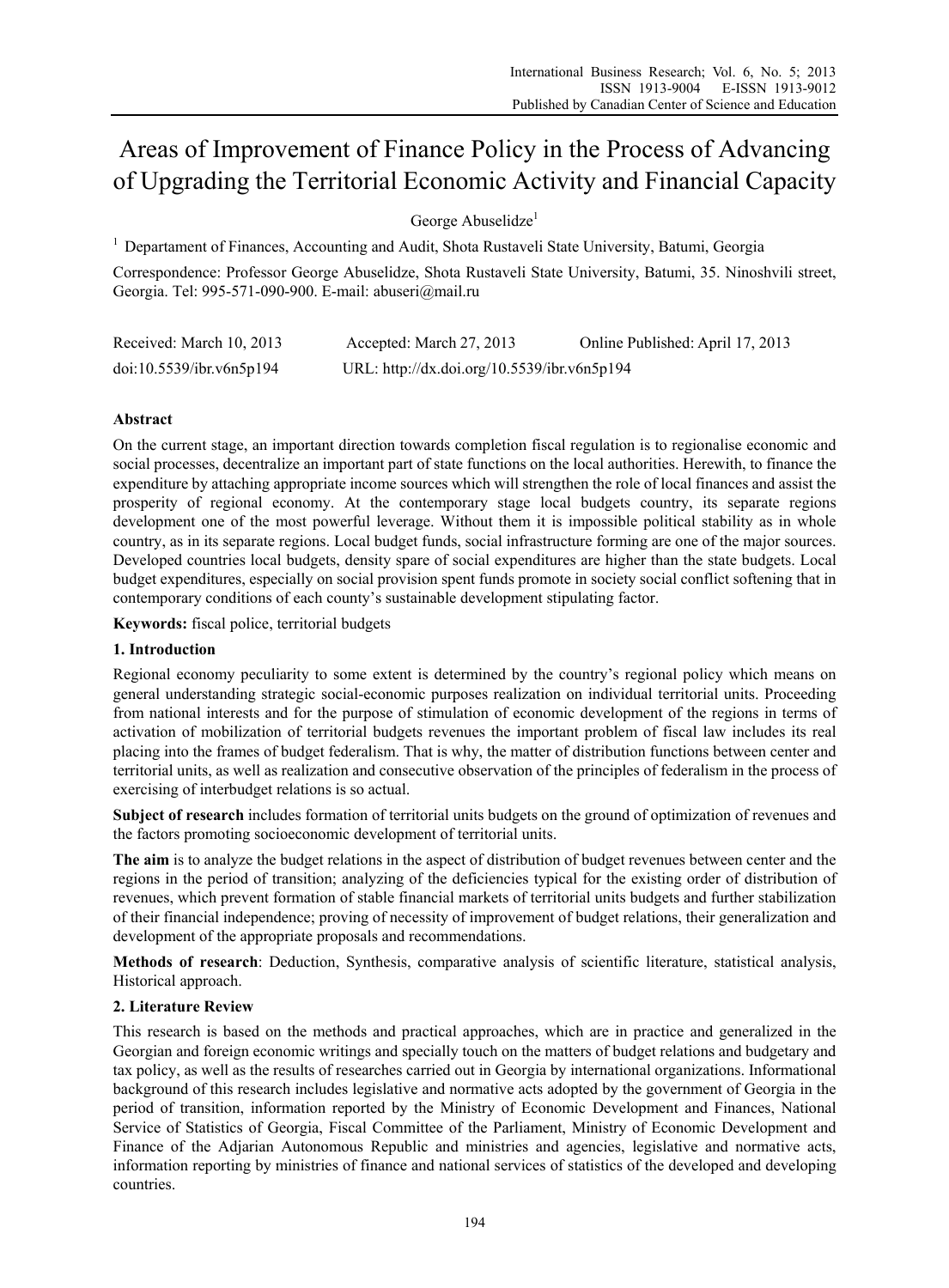#### **3. Survey**

In the modern period it is important to emphasize the legal aspects, which have the great importance for harmonization of the interests and interactions between state ruling groups, because any actions, exercising any policy at higher or lower hierarchic levels are carried out in the existing legal environment. Just correct determination of this legal environment means avoiding of conflicts between the priorities of general welfare in the society, as well as conflict between general tactics and strategy of actions.

For the purpose of deepening of budget decentralization clear segregation of the authorities of central and local government bodies is required.

Legal norms shall be adopted resulted thorough socioeconomic analysis and that of society for the purpose of further receipt of the basis for reduction of social inequality between social level to maximum extent, what will make a basis for equality of final results between the representatives of society as well as creation of equal basis in starting conditions.

Just that kind of measures includes formation of the territorial units and appropriate municipal and self-governing system, which provide, first of all, becoming of poor stratum of society a part of middle class society. This latter presents the main support, pillar, strength of any developed country state.

Generally, state policy in the sphere of self-governing shall be developed in three main filed, namely:

1) Involving of maximum quantity of people in local authorities;

2) Transfer of state functions to local bodies to more and more extent;

3) Creation of unions, associations of self-governing units and stimulation of their activity development.

This is an official policy. But factually, state structures often impede achieving of these strategic aims, as they consider self-governing their competitors. Nowadays unfortunately, there is no policy successfully conducting all above mentioned.

In this aspect Charter of Local Government adopted 1985 in Paris is very interesting. Its principles are considered guidelines for the countries of European Council.

In this respect, in terms of experience the law of France "On distribution of competences between communes, departments, regions and state", 1983, is interesting, as it finally strengthened the rights of communes (i.e. municipalities) autonomy, also, the analogical rights of departments were extended. Resulted this, position of Mayor of Paris became elective, besides the government appointed commissars instead of prefects to manage departments.

Certain reforms regarding self-government are being carried out also in Georgia from 90-s. But as a result we received only agglomeration of self-governing units, which strayed from the main object – human, for whom self-government became almost inaccessible.

Transfer of state functions to self-government is considered the most successful field among reforms of municipality, although in our country it could not give us the desired result as well. Setting up of associations also gave no results, as they remained without functions *per se*. That is why, groundless is the law provision, according to which central government before making decisions shall consult with the initiative groups of self-government, with associations concerning appropriate interesting matters, as they unify more than 60% of self-governing units.

Distribution of spheres between self-government and state may be understood mainly by means of distribution of private and social welfare. If we correctly divide these kinds of welfare in scientific respect, than even correlation of frameworks functions between self-government and state gets balanced, if not, it remains unbalanced. So, correct dividing shall give us guideline for distribution of the functions of coordination between state, self-government and market.

According to opinion of some scientists (Babich, Pavlova, Pronin), hierarchy of real self-government shall begin from bottom, i.e. micro-territories, as organization caring of satisfaction of all kinds of consumer wants. The best mean for that is just binding of municipal reforms to consumers' society.

Nowadays, just state resolves the problems of social welfare delivery, even in the spheres, where these problems belong to self-government and presents its exclusive right, because municipalities (self-governments) are considered immediate appendix of public administration and try to fulfill the functions delegated from superiors.

All above mentioned takes place, because if state does not distribute the sectoral functions, its interests are infringed. For example, nowadays, municipality disposes of land and collects land tax as well, what just state is interested in. But it is not very effective, because it is required to develop such mechanisms, where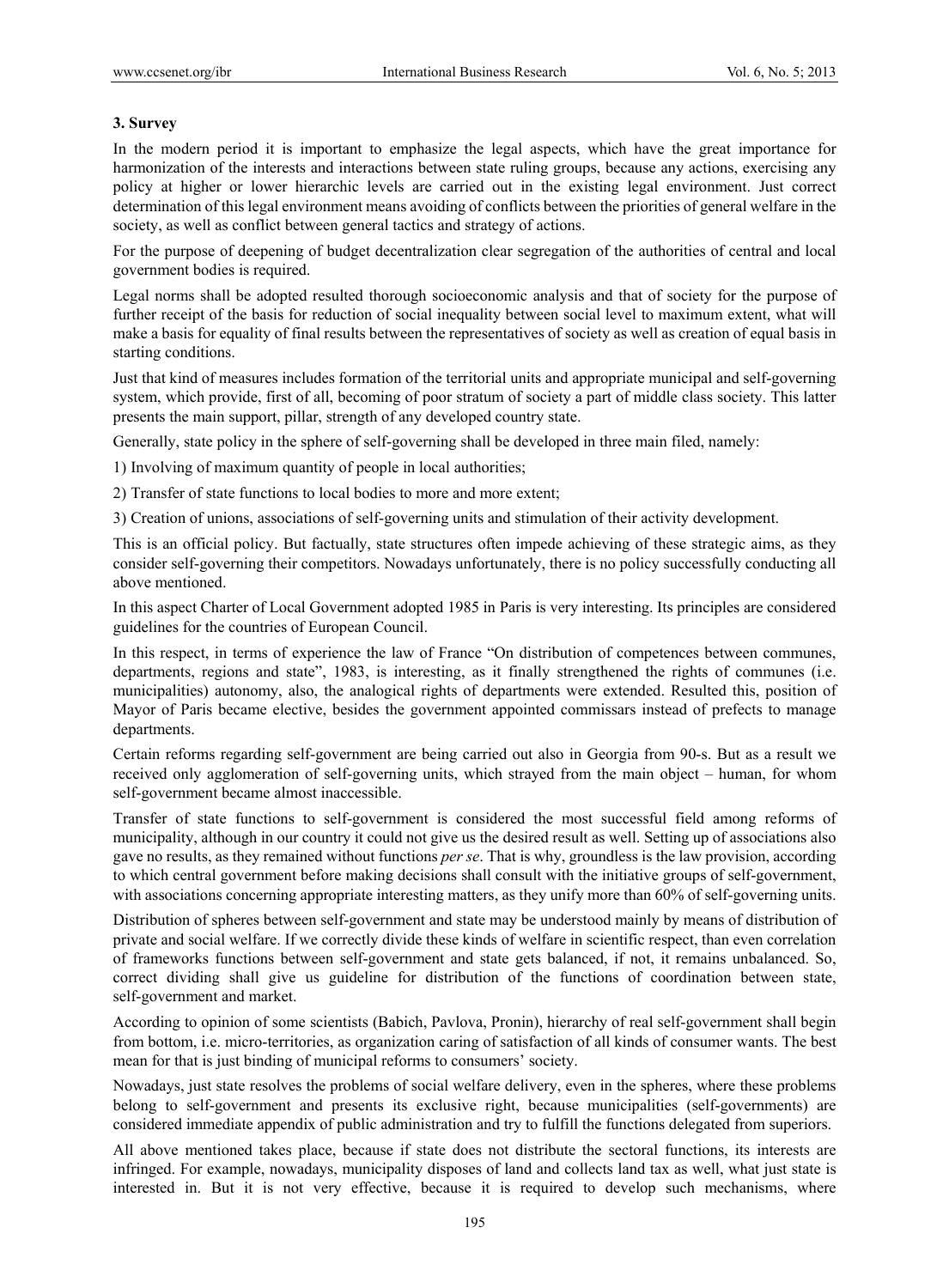self-government will have more rights and public interests be protected as well.

The main aim of regulation of delivery of social welfare includes elimination of market shortcomings. If they are not eliminated, market delivers society negative external effects, and fails to deliver pure social welfare, because market works according to principle of gaining income and this welfare is of no interests of market.

Generally, welfare delivery is regulated as per the following methods: 1. rendering service to state and municipality; 2. state and municipal subsidies; 3. government and municipal works (orders); 4.regulation of delivery by means of budgetary tax and money-and-credit instruments.

Proceeding from above mentioned, social protection strategy should be determined. For this purpose it is required to let each person act for satisfaction of its consumer interests and related economic ones, where self-government occupies strategic place and which shall merger with the two regulating forces: market and state. Factually, it is a mediator, interlink between market and state interests, which shall provide general social welfare, which is fulfilled with the regional united system and which key factors include economic and legal features:

1) preferences in the different territorial units and different stimulations between sectors;

2) activation of differenced prices mechanism after reduction of transactions costs;

3) subsidies of different sectors on regional and local levels; preferences, scholarships and subventions, establishing securities, including tax vouchers, tax vocations, i.e. amnesty etc.

It should be remarked, that distribution of taxes between the levels of governmental authorities may be fulfilled as per principle of decentralization of spending obligations, according to which distributing function of regional and local authorities includes proposing of state service to population of administrative territorial units. There are three variants of attaching of taxation authorities to subnational authorities:

1) Subnational authorities may be attached authority of regulation of all taxes collected at the territory located in the bounds of its jurisdiction. Besides, a part of revenues will be transferred to the higher level of budget system for satisfaction of spending obligation of state authority;

2) The second variant of distribution of taxation authorities in contrast to the first one provides transfer of all taxation authorities to state authority, as well as further transfer of money to lower bodies of government by the way of grants and transfers, also determination of standards of transfers of all/each taxes to lower level budgets. The main defect of this system is absence of relations between the level of government and that level of making decisions regarding bearing costs, on which territory this tax is collected, what is the main precondition for of setting up effective system of interbudget relations;

3) The third variant of distribution of taxation authorities includes transfer of concrete part of taxation authorities to local or regional authorities; in case of need insufficient revenue will be compensated by the way of transfer of share of regulating and attached revenues to local budget or by transfer. In implementation of such scheme of revenues distribution the key problem includes selection of taxes to be transferred to local or regional authorities (local or regional taxes), as well as state taxes, the concrete part of which is transferred to local or regional budgets, as regulating taxes.

As we consider, in respect of the problems of taxation authorities between the levels of state authorities in the bounds of traditional approach, the following rules of distribution of taxation authorities may be named:

1) intermediate, especially lower levels of subnational state authorities shall have authorities of taxation of tax base of more or less mobile type. Lower levels of management should be conferred authorities of collecting such kinds of taxes which are subject to moving between territories to minimum extend. Such distribution of authorities is effective in terms the interest of state and local authorities, because immobile tax base reduces potential of its penetration to the other administrative territorial units.

2) On the level of territorial unit progressive taxes on incomes of physical persons may be imposed in case of possibility of management of "global" tax base. As we pointed above, for the purpose of preclusion of distortion of distribution of recourses between territories income of individual or company shall be taxable to united rates and according to the rules of a territorial unit, to which this individual or company belongs. In terms of management the requirement of "globality" of tax base is difficult to meet towards income tax, but achievable while imposing income tax on physical persons, if the territorial unit is enough big.

3) While distribution of incomes between budget levels the authorities of taxation regulation should be attached on the national level of government. If adoption of policy of distribution of revenues on the national level, despite of belonging of individual to concrete territorial unit is a task of government of the country, the rules of taxation serving this task should be unitary on the whole territory of the country.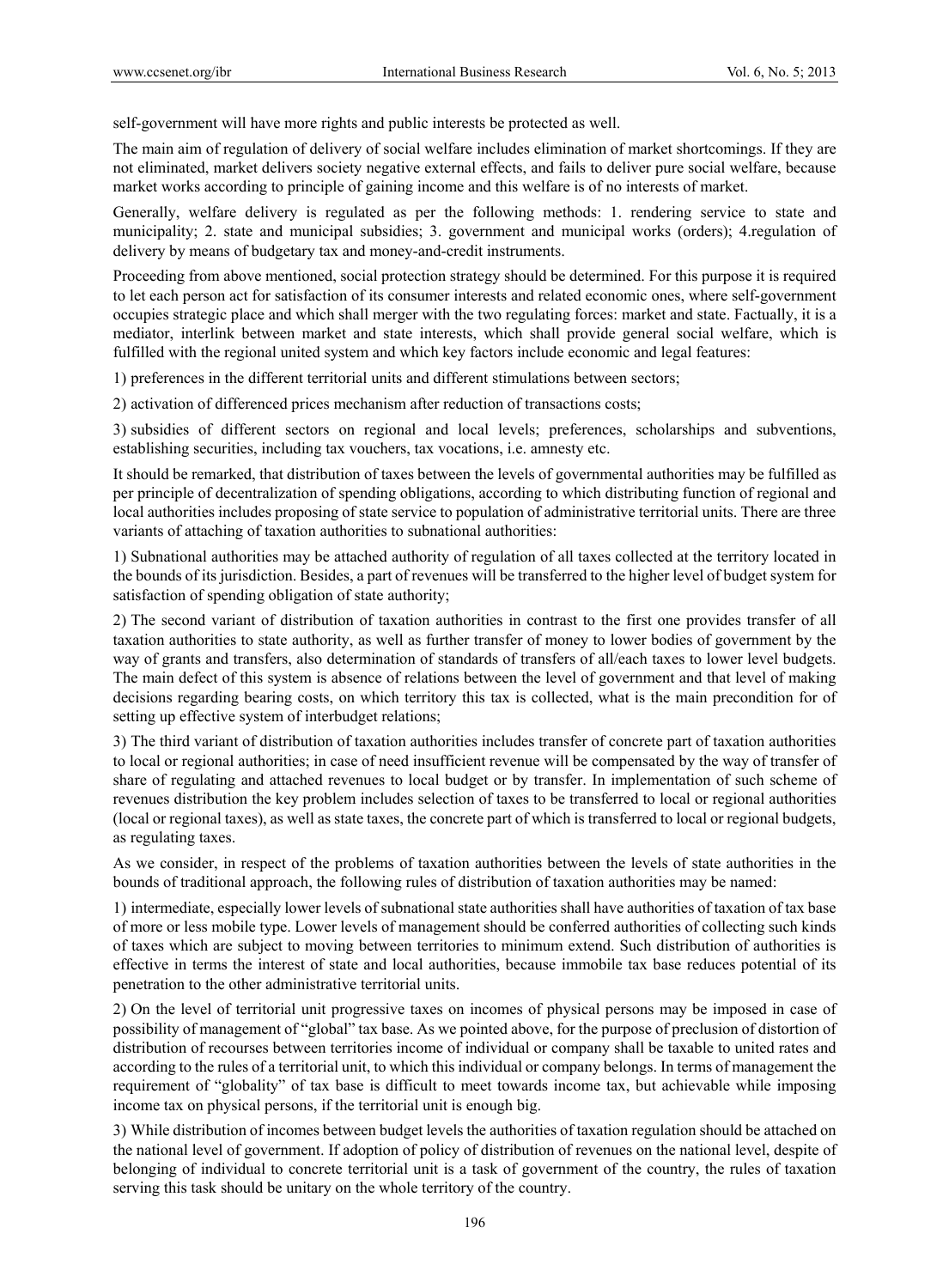4) Authorities of those taxes regulation, which are able to carry out stabilizing function, should be conferred to government. Bedsides, subnational taxes should be circularly stable. Application of instruments of fiscal policy for the purpose of economic stabilization is a primary function of government. In conditions of its multilevel system application of stabilizing mechanisms on the subnational level may cause significant losses, resulted reduction of total demand. Besides, it is notable, that government has also priority of application of the mechanisms of monetary and credit policy. Effective subnational taxes may include the taxes having high stability to cyclic fluctuations (property tax and consumption tax).

5) If inequality of tax base is distributed at the territory of the country, the authority of its imposing should belong to national government. It is clear, that territory rich in national recourses makes subnational authority able to render state service with lower "tax prices" (i.e. at account of comparatively lower level of taxation), what may cause ineffective application of recourses. So, authority of taxation of natural recourses distributed unequally on the territory of the country shall belong to government, although this statement conflicts to the fist rule given here above, according to which, different levels of government shall have authorities of taxation of tax base in accordance to their mobility.

As we think, in case of distributing of taxation authorities between the levels of government the following is required: 1. any political decentralization shall be followed by decentralization of spending and taxation authorities; 2.in case of distribution of taxation authorities between the state authorities of different levels, population of the territory shall take tax burden to such extent, to which it gains profit from social wealth offered by government.

Research of the problems of distribution of taxation authorities between the levels of state authority gives two opposite results: As per criteria of decentralization of spending authorities, a rule set determining distribution of taxation authorities between levels of state authority is in force. On the other hand, in terms of theory of social choice, analyzing of taxation authorities results necessity of strict conformity with spending and tax authorities on all levels of budget system.

The system of regulation of local budgets has the following positive features: it supplies local budgets with sufficient finances, creates network of cash drive and stimulates local authorities to maximize levy of local and central taxes.

Local budget revenues both in developed and developing countries are formed with secondary sources, mainly with property taxes. These revenues include also excises and dues. Definite part of local budgets is filled with municipal property revenues, namely, buildings rent, revenues from water supply and other communal services and various tax licenses. Revenues of federal budgets are different in various countries. For example, the main source of the USA states budget revenues include indirect taxes, i.e. sales tax and total gain (Ministry of Finance USA, official site: http://www.treasury.gov/resource-center/sanctions/Pages/default.aspx). As for land budgets of Germany, they mainly accumulate direct taxes, i.e. income tax, corporation income tax, property tax and succession duty (Ministry of Finance Germany, official site: http://www.bundesfinanzministerium.de). Issuing of loans is one of the important revenues sources of federal authority, that is why federal debt has a tendency of growth.

Self-governing unit has not stable and guaranteed financial recourses and poor revenue base of self-government causes serious problem. Besides, the revenues earlier belonging to self-government are completely taken by central authorities and factually, only property tax is remained with self-government. Collection of non-own taxes (target and special transfers and other risen finances) and their amount significantly depends on political decisions of government.

Government shall not confer many socials categories justified or unjustified tax remissions at the expense of self-government. Remissions granted by resolutions of central government shall be financed from the central budget.

The local revenues which will be used for exercising of exclusive authorities and those required for application of competences delegated by central government shall be clearly separated.

In case of transfer of delegated authorities self-governing units shall be mandatory provided the required financing, because they cannot finance their authorities by means of their own pure recourses.

The lower limit of equalizing transfers shall be fixed by law (ex.: al least 5% of state budget revenues). Such provision does not provide dependence of amount of transfer on subjective decisions.

At least 70% of budget deficit of self-government units is given to them from state budget by the way of equalizing transfer (Budget code of Georgia, official site: www.mof.ge). Formula for calculation of equalizing transfer: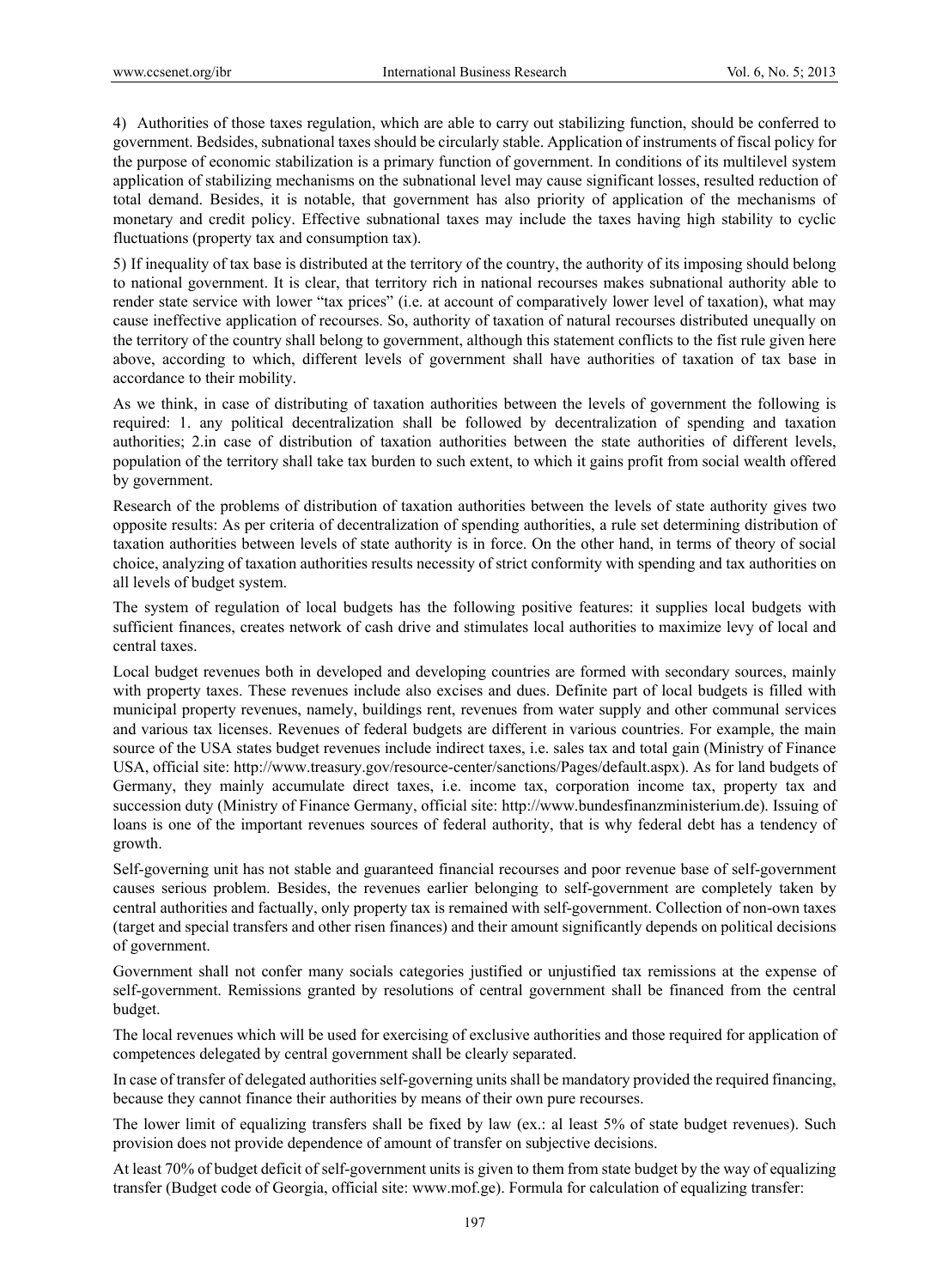$$
Ti = (R-Ri) \times Pi \times K \times 70\% \tag{1}
$$

where Ti – equalizing transfer;

R- average annual revenue of all local self-governing units per head;

Ri - average annual revenue of concrete local self-governing unit per head;

i- quantity of population in self-governing unit

K – correcting coefficient, K=K1+K2, where K1 – coefficient of highland; K2 – coefficient of underpopulated territorial unit. For calculation of coefficient of highland (K1) we shall take quantity of population of self-governing unit and population residing in territorial units. Based on these data we calculate specific share of populations residing in highlands given in percents to the total population of self-governing unit, but the given volume is differentiated according to its growth. Coefficient of underpopulated territorial unit (K2) is determined according to quantity of population and privilege is conferred to undepopulated self-governing unit. Government of Georgia issued Resolution approving above mentioned coefficients. Particularly, as per named Resolution, coefficient in the formula of calculation of transfer is determined as follows:

Highland coefficient

 $K1=0,5$  – if 30% of population of self-governing unit resides in highlands;

K1=1,0 - if 30-70 % of population of self-governing unit resides in highlands;

K1=1,5 - if 70% of population of self-governing unit resides in highlands.

Coefficient of underpopulated territorial units

K2=1,8 – if population of self-governing unit does not exceed 25 thousand; K2=0,4 – if population of self-governing unit is 25-30 thousand; K2=0,1 - population of self-governing unit exceeds 50 thousand.

For successful realization of the principle of equalizing of regional economy we shall necessary differentiate levels of socioeconomic development of regions introducing the appropriate methods. The funds are transferred to the lower level of budget if it regularly and completely participates in formation of revenues of state budget, but has lack of own financial recourses. Only for this reason the superior budget transfers the sums to budget unit of lower level. The first aim includes maximum filling of state budget with revenues, after that sometimes the next budget level may not receive or partly receive planned transfer, although transfers are planned in all territorial units. If budget of any region having potential ability is more or less planned with hope of further transfer, then prospective of economic progress and development of this region is not stable. Besides, we have impression, that economic equalizing of the regions is only formality and its practical fulfillment is not priority, as in case of introducing of the principle of transfer, as we think, it is automatically kept in mind, that it is done not for economic progress of the region, but for elimination of economic lag in comparison to the other, more developed regions. *Ex facte*, it is good, if social programs are implemented in economically lagging regions without delay, but, as we think, it would be better, to use significant part of total transfer recourses planned by state budget of Georgia for progress and development of economically lagging regions, but in comparatively less lagging regions only necessary social expenses should be financed. For this purpose it is possible to allot special fund of transfers for progress of lagging regions, from where less-developed regions will be financed in order of extent of their economic lagging, what will gradually enable us to approximate the levels of development of territorial units by means of transfers.

For regions having potential abilities it is purposeful to be dependent on filling with budget transfers to less extent. Usually, when in comparatively more developed region non-fulfillment of revenues in any kind is fixed, the appropriate mechanism should be developed for resolving the problem. The measures are planned for maximum mobilization of revenues, efforts to find additional courses, determination of new relations and spheres of activity. i. e., authorities of region care of self-rescuing and self-affirmation. For the purpose of comparison, the best example of above mentioned the fact is, that on the modern stage importance of federal subsidies, grants and credits in the USA gradually reduces, what points to growth of the share of self-financing of local budgets.

Separately, we shall point to the difficulties typical for determination of transfer volume. Many opinions concerning improving of transfer mechanism have been expressed. Scientists offer various formulas for its distribution. For example, professor I. Meskhia (Abuselidze, 2006) offers the simple rule for determination of volume of transfer with use of the following formula:

$$
T = S - H_1 + H_2 + H_3 \tag{2}
$$

where T – volume of transfers from central budget to region;  $S$  – mandatory cost to be born by local budget;  $H_1$  – revenue received from local taxes and duties;  $H_2$  – local non-tax revenues;  $H_3$ - revenue received with long-term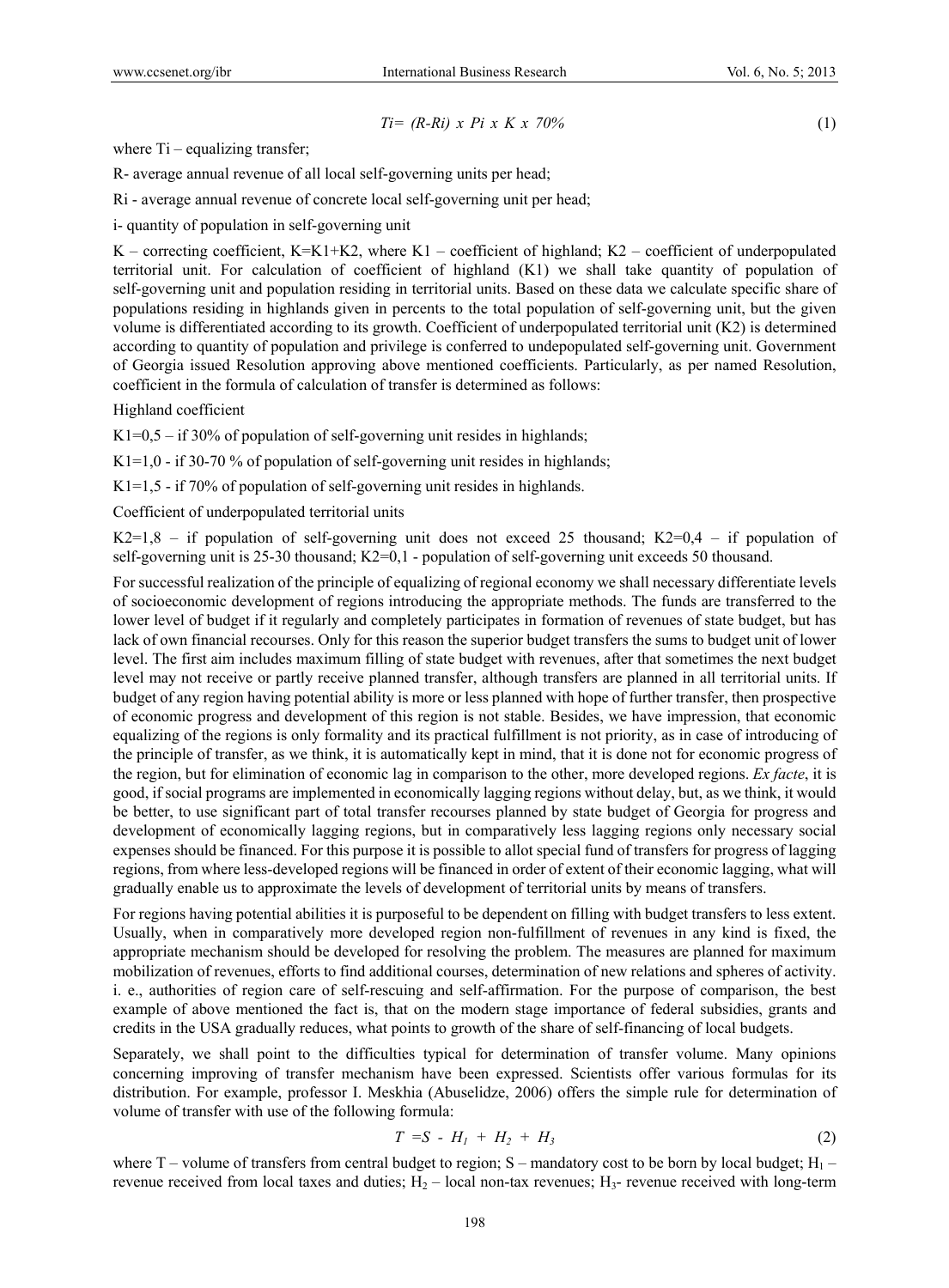economic standards.

According to other opinions, on this stage it is purposeful to determine volume of transfer for each region in accordance with quantity of population residing within its territory. Besides, parameters received with such approach shall be considered average constant, which shall be corrected taking into consideration urgent tasks rising before concrete region. As we consider, if necessity of transfer rises, it is purposeful to take into consideration not only such indexes, as density of population, natural climatic conditions, poverty level, per capita income, regions' demand of financial recourses for resoling of current socioeconomic problems, level of participation of region in formation of budget revenues and budget institutions credit arrears. This list shall be added such significant index, as the sum required for economic potential of region and internal spare reserves, which will really improve regions development level and resulted further economic growth resolve problem of equalizing of their economic and social development levels. According to such approach the formula may be added index R – which covers sums required for activation of local spare reserves, but difficult to be provided due to pure revenues of local budget. Resulted, above formula receives the following look:

$$
T = S - H_1 + H_2 + H_3 + R
$$

But if state budget cannot bear additional costs for at least minimum financing of such programs, it would be better, if central authorities stimulate local tax initiatives by the way of maximum decentralization of functions and authorities of local authorities.

#### **4. Conclusion**

In the socio-economic development of the territorial units of the most important is the division of competences between the center and the regions. We believe competency should be solved in three ways: a) special competence center, and b) issues relating to the special powers in the region (territorial units), and c) issues relating to a single management. Here as it should be noted that the Constitution of Georgia clearly formulated questions, relating to a special central government, but said nothing about the competence of national and territorial units (Abuselidze, 2006).

In our opinion, such a model is acceptable demarcation of competencies, which will provide the definition of specific competences of central and local authorities, and those powers that are not within the purview of any one of them, refer to the issues of unified management.

In our opinion, the basis for demarcation of the financial powers of the center and regions, we can put two basic principles: according to the first principle must delimit the financial center and the ratio of the region, which is primarily meant for each of them the existence of an independent budget and stable sources of replenishment orders and the possibility of an independent their own finances. But the problem of maintaining the economic balance, which is the guarantor of national independence and the main factor in the socio-economic development, should not fall out of the daily routine. It previa ideology is the basis of the second principle of delimitation of central and regional finance, according to which the state within its territory have to ensure that financial equalization of territorial units, starting with low development, with the average of the country.

#### **References**

- Abuselidze, G. (2004). *South-Western Georgia of Tbel Abuseridze Epoch (Economical Situation)*. Publishing House of Science.
- Abuselidze, G. (2006). *Features of Formation and Functioning of Budgetary System of Georgia at the transitive stage*. Publishing House of Science.
- Babich, A. M., & Pavlova, L. N. (2002). State and the Municipal finance.
- Bogachyov, O. V., & Amirov, V. B. (1997). Problemy of strengthening of budgets subjects federation and local government. *Journal of Finance, 9*.
- Federal Laws on the Federal budget on 2002-2007.
- Finance. The textbook: St.-Petersburg, TK Velbi, the Prospectus, 2009 640 with Federalism and regional development in modern Russia. Methodological and institutional aspects: — Moscow, the St.-Petersburg academy of management and economy, 2006 - 2007.

Granberg, A. N. (2000). *The state and regions*. M. Urss.

Grjaznova, A., & Markin, E. (2010). *Finance*. Publishing house: Infra Th, the Finance and statistics.

Laurels, A. N. (1995). Budgetary federalism and financial stabilization. *Journal of Voprosy of Economy, 8*.